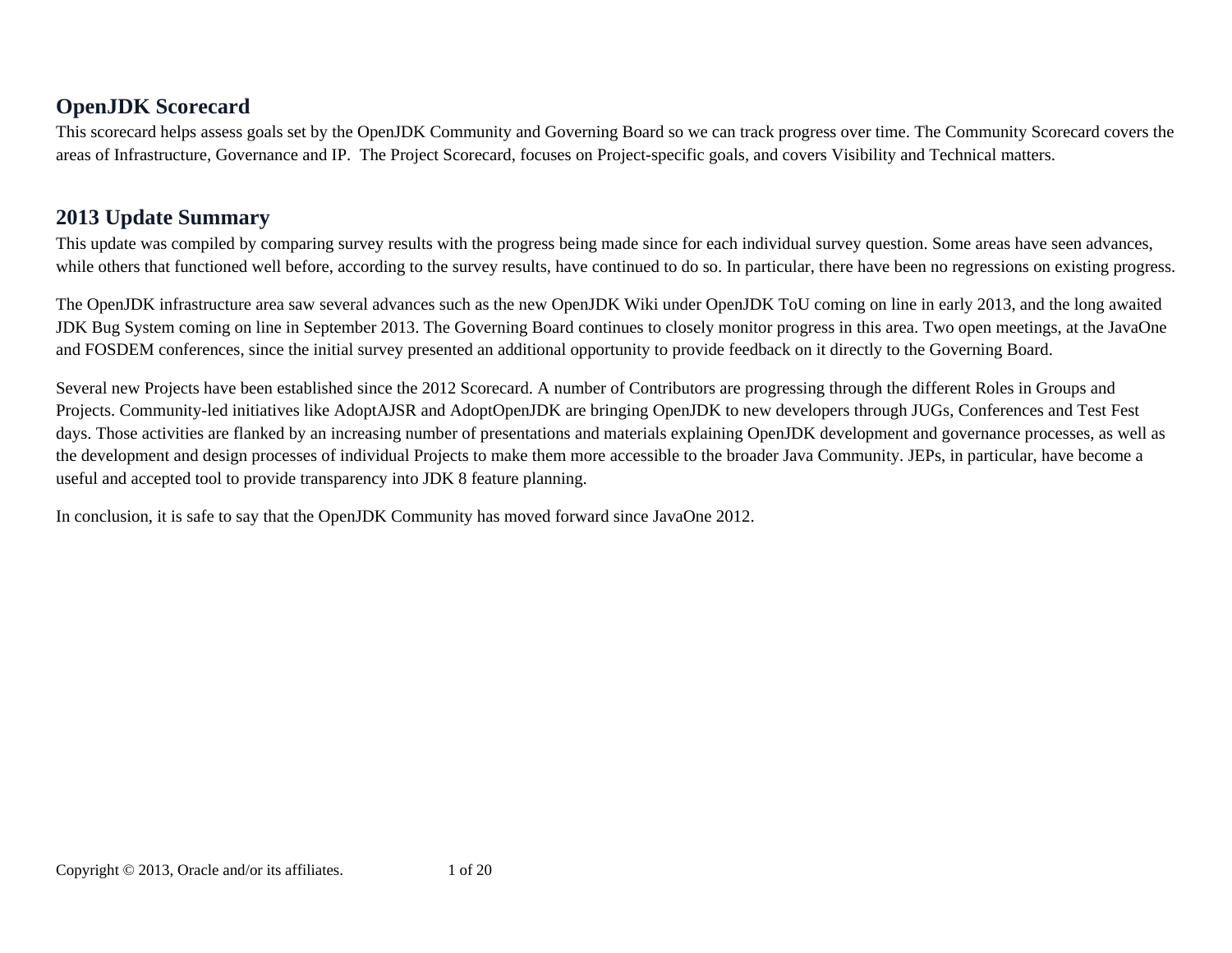### **OpenJDK Scorecard Survey Results**

This version contains an update after having completed an OpenJDK Community survey. The 2013 survey ran for a week from October 22<sup>nd</sup> – November 1<sup>st</sup>. Responses on the survey were gathered, and a first round of scores proposed based on the Scorecard draft. Over 50 people responded to the survey, down from 80 in 2012.

- Two-thirds of respondents completed the survey (up from just below half in 2012).
- There was a pretty even distribution amongst Roles and Experience level in the Survey.
- 29% of respondents were not Contributors OpenJDK, just "Interested Participants". 12% Contribute on their own time. 15% Contribute as part of their job, but at less than half their time, and 44% of respondents Contribute full time as their job. These numbers are within 5% of last years results.
- Key Takeaways from Survey:
	- <sup>o</sup> Almost every Community Scorecard score improved in 2013
	- <sup>o</sup> In particular, scores related to issue tracking and wiki have vastly improved
	- <sup>o</sup> Scores related to technical matters and transparency also did well
	- <sup>o</sup> Only two Community areas declined in this survey:

·Governing Board Meeting transparency (not statistically significant)

·Trademark Policy exists and is easily understood

<sup>o</sup>Comments were related to content of policy than its ease of finding and understanding

oThere were only enough Project Scores for the JDK 8 Project to track meaningful results.

·Overall, technical matters fared well compared to last year, but visibility and transparency scores were down slightly.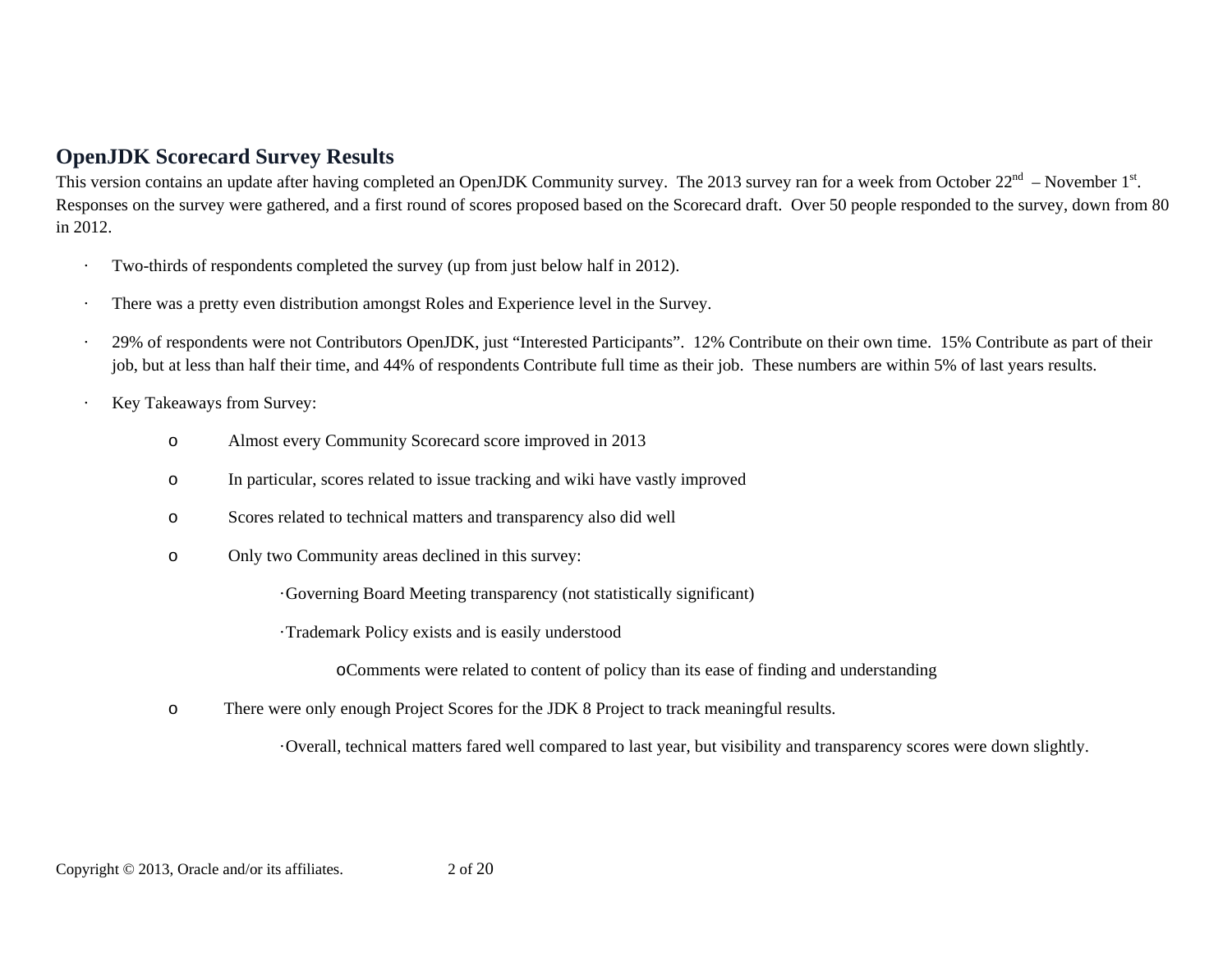# **OpenJDK Scorecard Scoring Methodology:**

| <b>Score</b> | <b>Meaning</b>                                                                                                                                                                                      |
|--------------|-----------------------------------------------------------------------------------------------------------------------------------------------------------------------------------------------------|
| O            | Not Existent, no workarounds                                                                                                                                                                        |
|              | Workarounds exist, but are highly problematic.                                                                                                                                                      |
|              | OK, with major inconveniences. (Only specific people are able to work around the<br>issue, or specialized tools not widely available are required, or an inordinate amount of<br>time is required). |
|              | OK, with minor inconveniences. (Any participant could work around the issue given<br>available information/tools within a reasonable amount of time).                                               |
|              | Good, but improvements sought.                                                                                                                                                                      |
|              | Meets or exceeds expectations.                                                                                                                                                                      |

Comments field will be used to justify the Score, and describe how to improve upon the score for the next round (if not clear by improving the issues noted in the comment).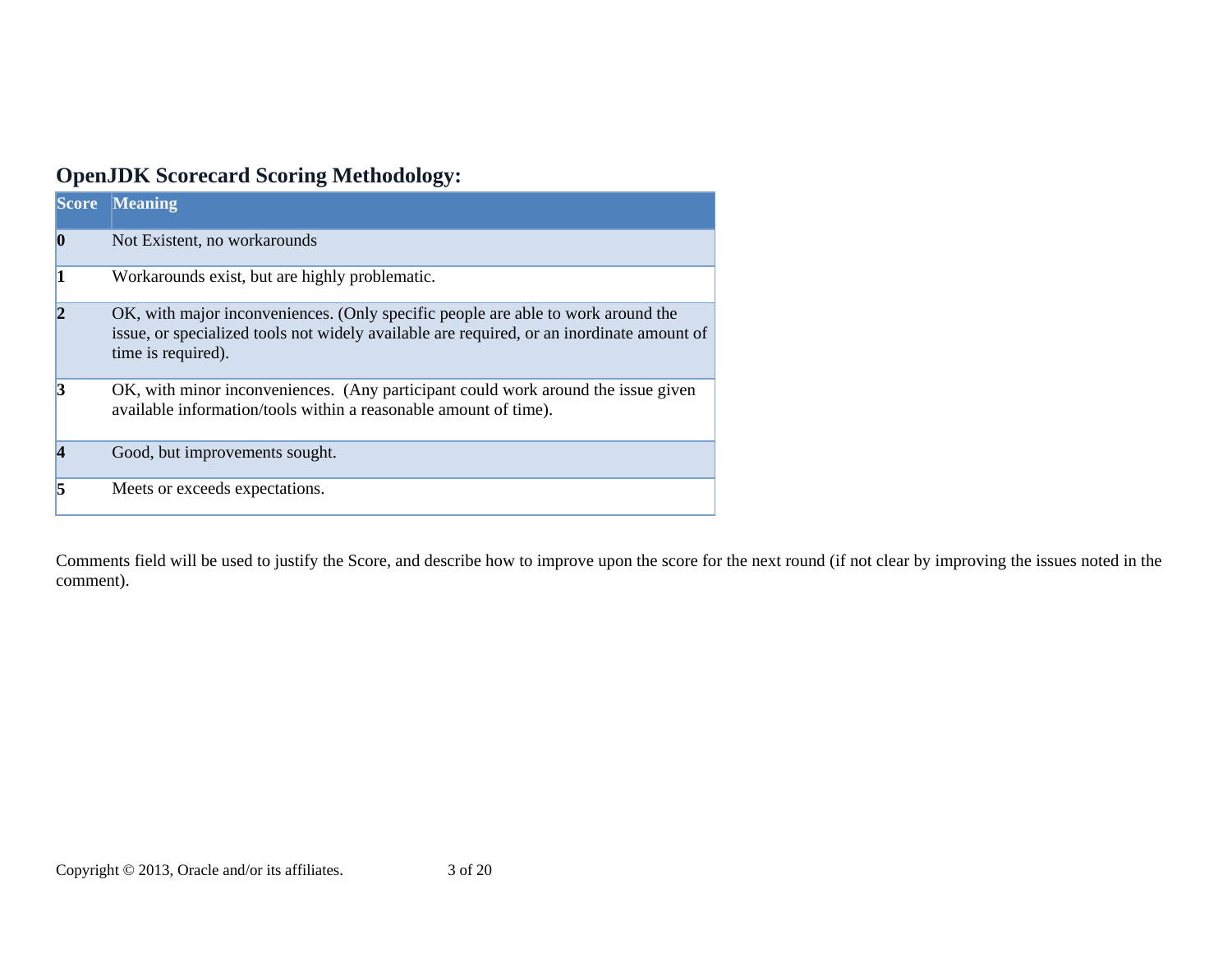# **Community Scorecard**

"2012 GB Score" reviewed by GB based on feedback from Oracle, and analysis of survey results. Note that it would be imprudent to only consider the average of the survey results too seriously given the spread of opinions, and those who might skew the survey up or down with ill considered clicks of 5's or 0's. Therefore, we look carefully at the median score, and the most popular score in the results as well.

Survey results X,Y,Z: X is the average weighted score, and Y is the median, Z is the most popular score. So "3.97, 4, 5" means the average score was 3.97, that the median was 4, but that 5 was selected more than any other.

| <b>Infrastructure</b>                                          | 2012<br><b>GB</b> | <b>Survey Results</b>     |            | <b>Comments</b>                                                                                                                                                                                                                                                                                   |                                                                                                                                                                                                                                                                                                                                                                                                                                                                                                                                                             |  |  |  |
|----------------------------------------------------------------|-------------------|---------------------------|------------|---------------------------------------------------------------------------------------------------------------------------------------------------------------------------------------------------------------------------------------------------------------------------------------------------|-------------------------------------------------------------------------------------------------------------------------------------------------------------------------------------------------------------------------------------------------------------------------------------------------------------------------------------------------------------------------------------------------------------------------------------------------------------------------------------------------------------------------------------------------------------|--|--|--|
|                                                                | <b>Score</b>      | 2012                      | 2013       | 2012                                                                                                                                                                                                                                                                                              | 2013                                                                                                                                                                                                                                                                                                                                                                                                                                                                                                                                                        |  |  |  |
| <b>Project-Specific</b><br><b>Infrastructure</b>               |                   |                           |            |                                                                                                                                                                                                                                                                                                   |                                                                                                                                                                                                                                                                                                                                                                                                                                                                                                                                                             |  |  |  |
| Project source code 5<br>and history are<br>easily accessible. |                   | 3.97, 4, 5                | 4.14, 4, 5 | Projects are able to commit and push code, public<br>is able to read and consume code. Code archives<br>are maintained. Mercurial is generally well liked,<br>and even detractors generally admit it's tolerable.<br>It can be a challenge to find the right Mercurial<br>forests without asking. | The OpenJDK Mercurial infrastructure continues to<br>perform as expected. Survey comments indicate a<br>preference towards GIT and that some Mercurial tooling<br>tree/forest concepts not always intuitive. Also that security<br>patches come late and can be hard to follow.                                                                                                                                                                                                                                                                             |  |  |  |
| Projects are able to $\beta$<br>manage their SCM<br>easily.    |                   | $3.68, 4, 4$ $3.80, 4, 5$ |            | Projects are able to create new forests, add new                                                                                                                                                                                                                                                  | SCM management requests sent to <u>ops@openjdk.java.net</u><br>Committers and manage repos, but usually require are typically processed within days, allowing new Projects<br>interacting with ops@openjdk.java.net at Oracle to to bootstrap their source code repositories rapidly. There<br>perform these tasks. Lead times to make changes are some that struggle with SSH blocking at their corporate<br>and have requests processed can vary significantly. networks, and https may help overcome that. Changes<br>through JPRT can take a long time. |  |  |  |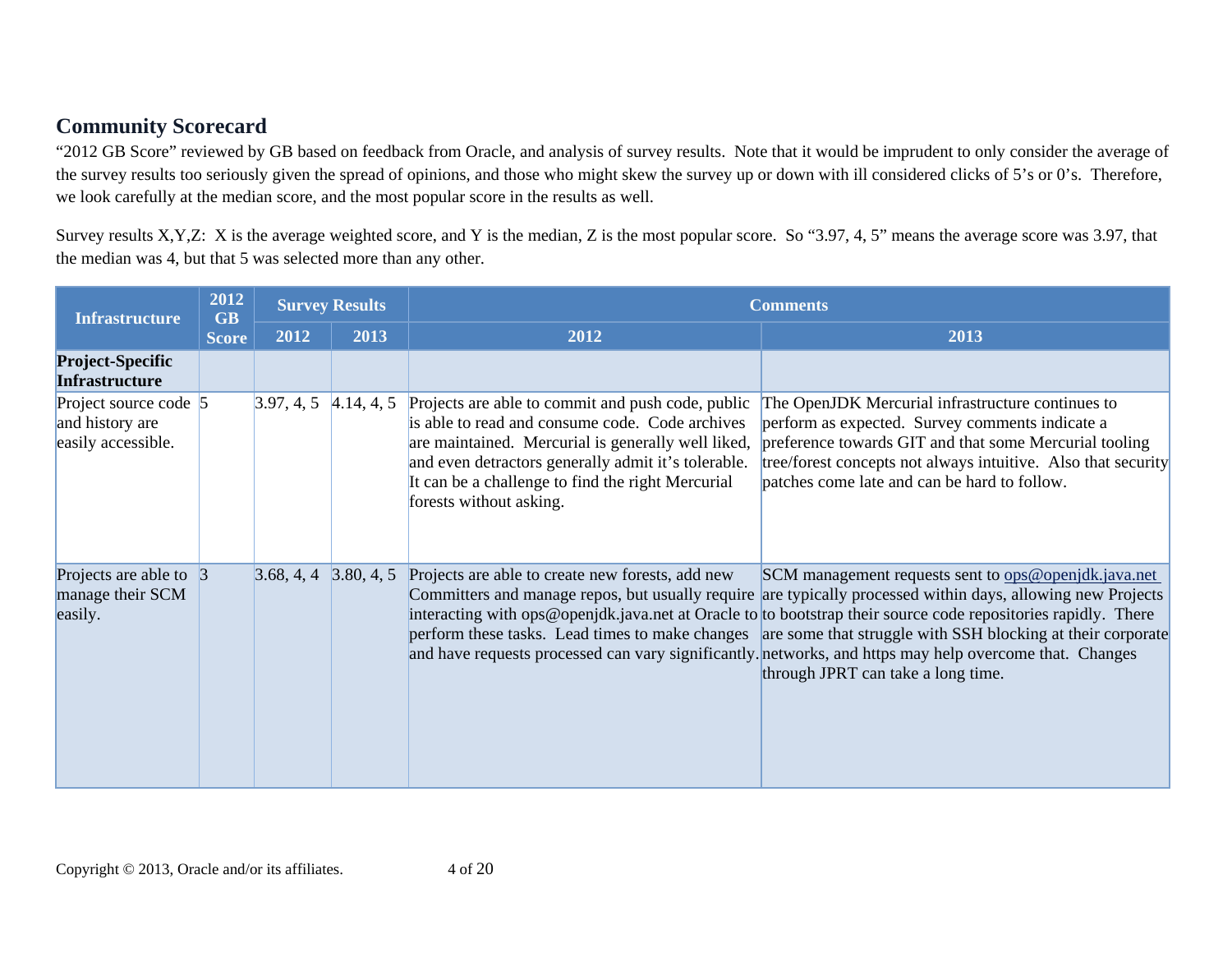| An issue tracker is<br>available to the<br>entire community.                          |   | 1.66, 1, 1 | 3.73, 4, 5 | manage bugs and the bug lifecycle. This has<br>required projects lead by non-Oracle Committers<br>to seek alternative locations to manage bug fixes.                                                                                         | An issue tracker is available. The public is able to The migration from the legacy Sun BugTraq to the internal<br>submit issues, and read most issues. At the current JIRA system is complete. It is used by bugs.sun.com to<br>time, only Oracle staff are able to perform queries, provide its content. Has been in active use and over 10000<br>new issues have been filed since the migration.<br>The JDK Bug System was launched in September, 2013.<br>Early feedback on the JIRA based system is positive, but<br>there is still a need for a broader ability to submit and<br>comment on issues. |
|---------------------------------------------------------------------------------------|---|------------|------------|----------------------------------------------------------------------------------------------------------------------------------------------------------------------------------------------------------------------------------------------|----------------------------------------------------------------------------------------------------------------------------------------------------------------------------------------------------------------------------------------------------------------------------------------------------------------------------------------------------------------------------------------------------------------------------------------------------------------------------------------------------------------------------------------------------------------------------------------------------------|
| Public Code Review <sub>2</sub><br>System is available<br>to the entire<br>community. |   | 2.16, 2, 1 | 2.56, 3, 2 | cr.openjdk.java.net used for code display, approval The existing infrastructure continues to be used.<br>handled by email. More features would be<br>possible if a newer technology could be used.                                           | Specifically, the webrev ksh tool is being gradually<br>updated to improve the user experience. More features<br>such as more easily tracked comments and linking to bug<br>reports are requested.                                                                                                                                                                                                                                                                                                                                                                                                       |
|                                                                                       |   |            |            |                                                                                                                                                                                                                                              |                                                                                                                                                                                                                                                                                                                                                                                                                                                                                                                                                                                                          |
| <b>Group and Project</b>                                                              |   |            |            |                                                                                                                                                                                                                                              |                                                                                                                                                                                                                                                                                                                                                                                                                                                                                                                                                                                                          |
| Mailing List<br>infrastructure is<br>available.                                       | 4 | 4.34, 5, 5 | 4.56, 5, 5 | Easy to use and generally well known mail tools<br>available. Archives are not easily searchable, and<br>attachments can be problematic. It would be<br>helpful to better describe and group the various<br>lists for people new to OpenJDK. | Mail lists working as intended, however there are some<br>concerns that there are too many mailing lists and it can be<br>difficult for newcomers to understand which list is for<br>what. Also, it would be nice if there was a better search<br>ability within mailing list archives such as gmane.                                                                                                                                                                                                                                                                                                    |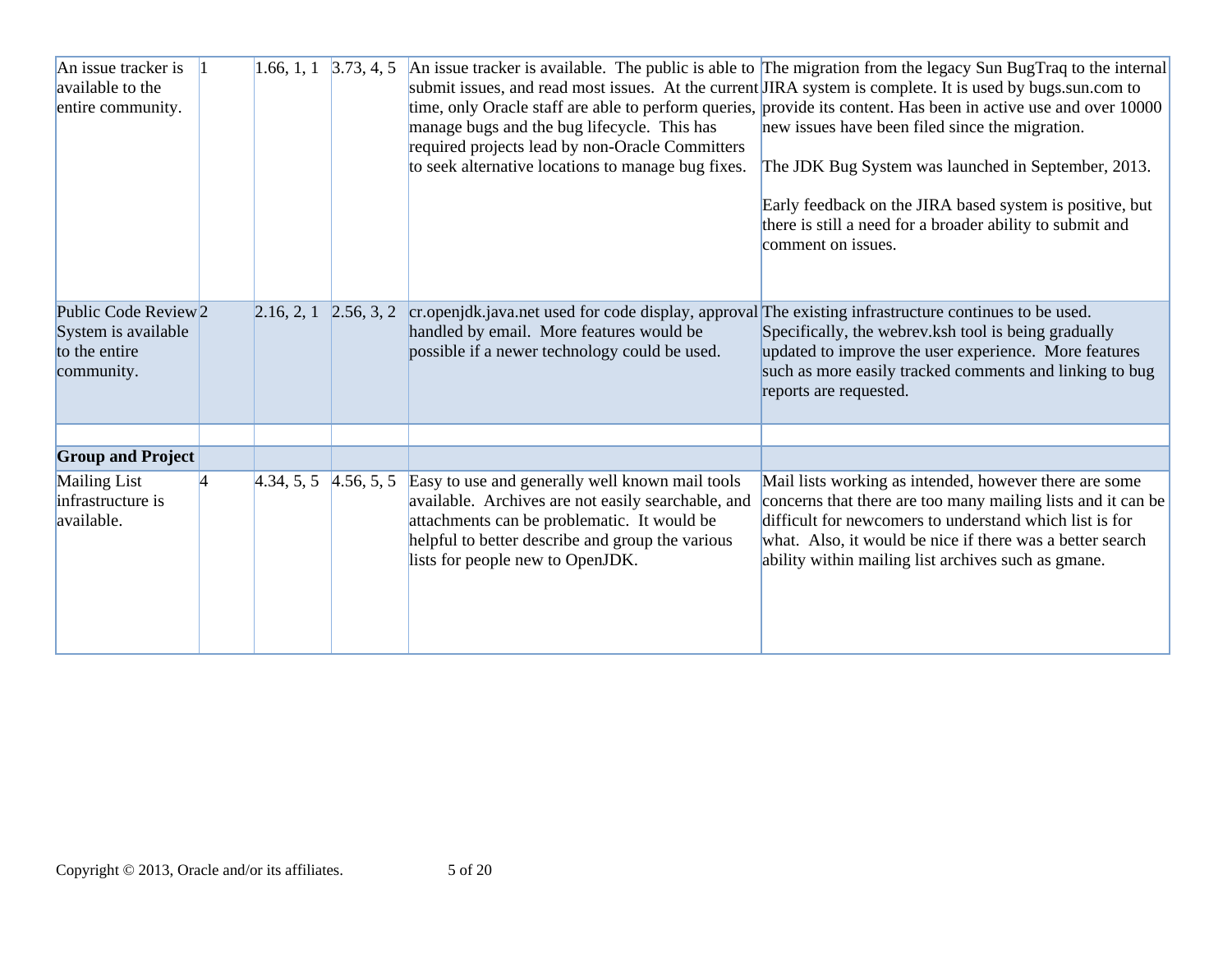| Project and Group 2<br>members can easily<br>edit web pages. |                 | 2.6, 3, 4               | 3.23, 3, 5 | may currently edit OpenJDK web pages, so non-<br>Oracle staff must make requests to<br>ops@openjdk.java.net. This is problematic for<br>Groups and Projects that may not have Oracle<br>Committers.                                                       | A process exists for Groups and Projects to have a Updates of pages on openjol k java net continue to be made<br>web page created. Unfortunately, only Oracle staff via ops@openjdk.java.net. The new wiki.openjdk.java.net<br>provides Groups and Projects with an alternative way to<br>offer up-to-date information.                                                                                                                         |
|--------------------------------------------------------------|-----------------|-------------------------|------------|-----------------------------------------------------------------------------------------------------------------------------------------------------------------------------------------------------------------------------------------------------------|-------------------------------------------------------------------------------------------------------------------------------------------------------------------------------------------------------------------------------------------------------------------------------------------------------------------------------------------------------------------------------------------------------------------------------------------------|
| Project and Group<br>members can easily<br>edit wiki pages.  | $\vert 3 \vert$ | $2.77, 3, 4$ 3.78, 4, 5 |            | A wiki is available, but under different TOU than<br>the rest of OpenJDK, which is of concern to some<br>participants.                                                                                                                                    | A new OpenJDK Wiki under OpenJDK TOU has been<br>rolled out at wiki.openjdk.java.net. Existing OpenJDK<br>Wiki content has been migrated to the new instance.<br>Project and Group members can now easily edit their wiki<br>pages. 3 new projects have added wiki spaces: Port:<br>PowerPC/AIX, Type Annotations, Nashorn. Participants<br>note that understanding the permissions and processes for<br>getting write access could be clearer. |
| Blog Aggregator is 4<br>available.                           |                 | $2.93, 4, 5$ 3.18, 3, 5 |            | improved.                                                                                                                                                                                                                                                 | A blog aggregator is in use. Technology used and A number of new bloggers have been added to the blog<br>process for adding or removing bloggers could be aggregator since the last update. Most indications are that<br>few people rely on or follow blogs other than for very<br>important updates and that twitter and other social media<br>has taken priority.                                                                             |
| Infrastructure to<br>manage voting is<br>available.          | $\overline{4}$  | $2.76, 3, 4$ 2.94, 3, 4 |            | Voting occurs via email, which is a popular<br>method in a number of communities. One issue<br>that rises frequently is ineligible people tend to<br>vote (not realizing they are ineligible), which can<br>cause some confusion when tabulating results. | Voting continues to be performed by e-mail. The vast<br>majority of feedback is that the methodology and simple<br>email based approach are sufficient.                                                                                                                                                                                                                                                                                         |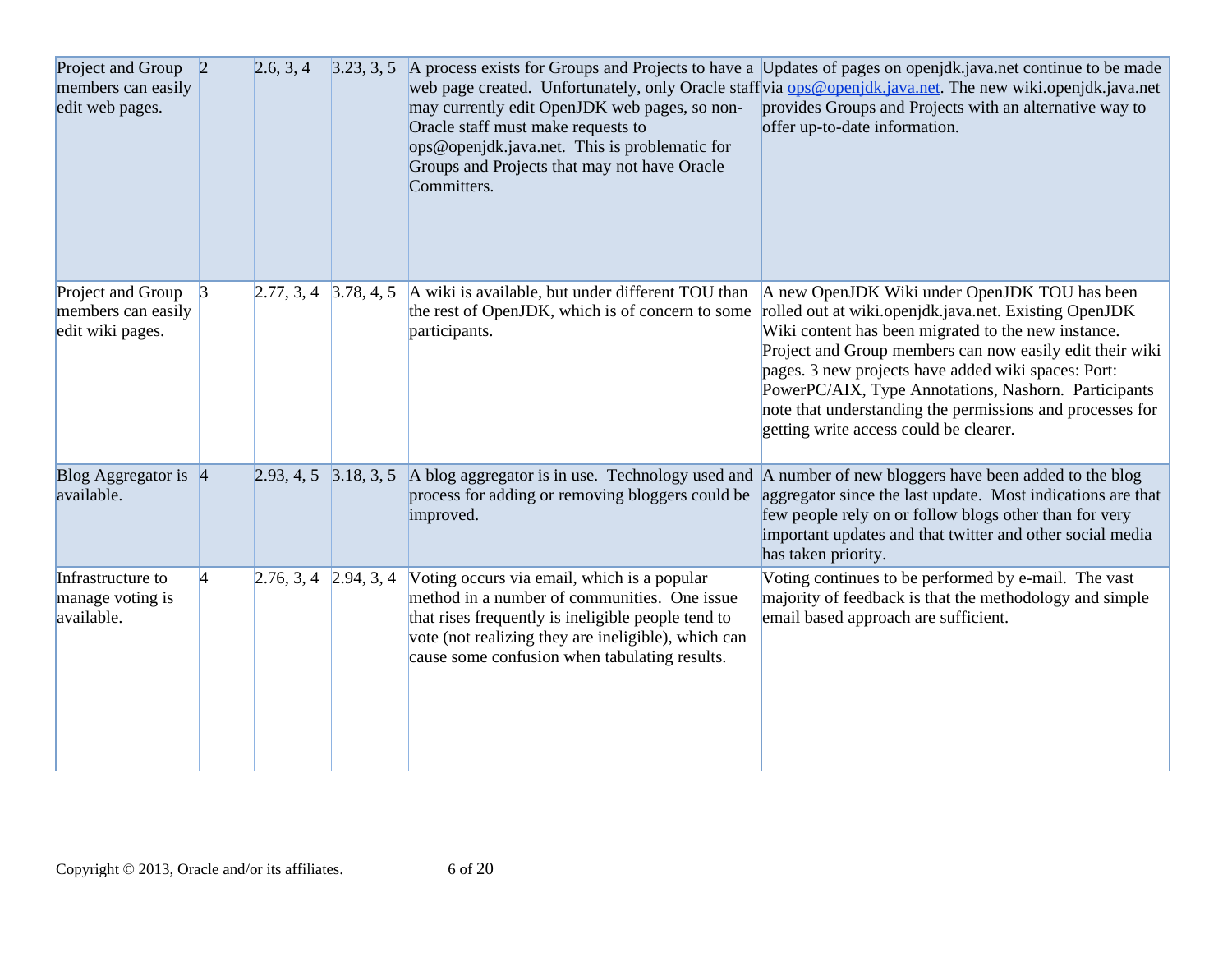| It's easy for a     | 3 |  |                                                              | 2.27, 2, 3 3.00, 3, 3 It is generally possible by monitoring mailing lists Some Projects use Ohloh net to compile committer and |
|---------------------|---|--|--------------------------------------------------------------|---------------------------------------------------------------------------------------------------------------------------------|
| newcomer to         |   |  | and other project activity – or simply asking a              | commit statistics. An example can be found at                                                                                   |
| determine the       |   |  | Project or Group lead on the relevant mailing list.          | https://www.ohloh.net/p/openjdk the OpenJDK 8 Project.                                                                          |
| vitality of a       |   |  | However, there isn't a consistent manner across              | Most feedback indicates that email archives and viewing                                                                         |
| particular Group or |   |  |                                                              | groups and projects to determine liveness. Having source repositories are the main methods for understanding                    |
| Project.            |   |  |                                                              | a better issue tracking system, and better enabling vitality. Indicators such as those found at Github would be                 |
|                     |   |  | Projects to update their web assets (webpage, wiki, welcome. |                                                                                                                                 |
|                     |   |  | etc) will help in this area.                                 |                                                                                                                                 |
|                     |   |  |                                                              |                                                                                                                                 |
|                     |   |  |                                                              |                                                                                                                                 |
|                     |   |  |                                                              |                                                                                                                                 |
|                     |   |  |                                                              |                                                                                                                                 |
|                     |   |  |                                                              |                                                                                                                                 |
|                     |   |  |                                                              |                                                                                                                                 |
|                     |   |  |                                                              |                                                                                                                                 |
|                     |   |  |                                                              |                                                                                                                                 |
|                     |   |  |                                                              |                                                                                                                                 |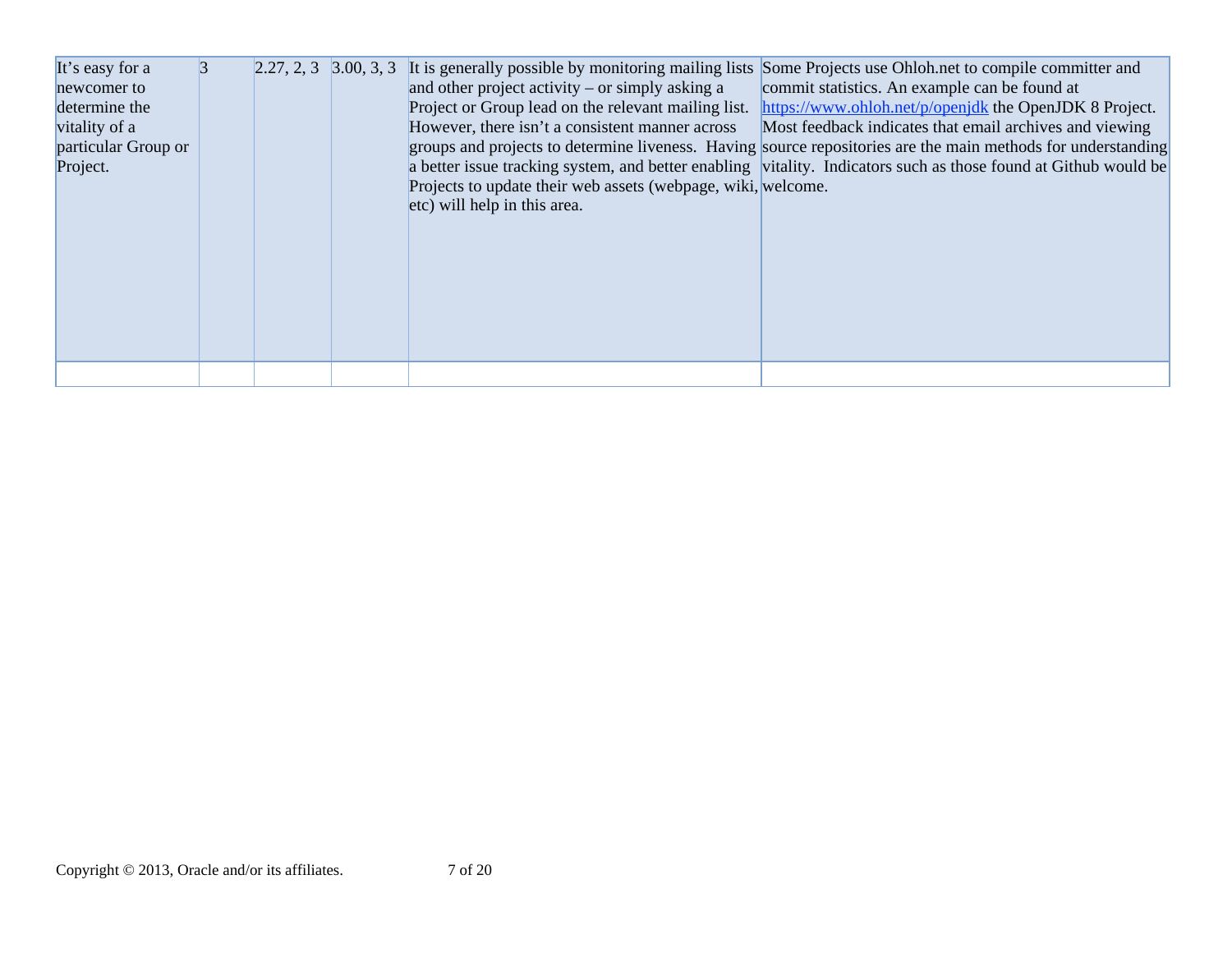| <b>Governance</b>                                       | 2012<br><b>GB</b> | <b>Survey Results</b>     |      | <b>Comments</b>                                                                                                                                                                                                           |                                                                                                          |  |
|---------------------------------------------------------|-------------------|---------------------------|------|---------------------------------------------------------------------------------------------------------------------------------------------------------------------------------------------------------------------------|----------------------------------------------------------------------------------------------------------|--|
|                                                         | <b>Score</b>      | 2012                      | 2013 | 2012                                                                                                                                                                                                                      | 2013                                                                                                     |  |
| <b>Groups</b>                                           |                   |                           |      |                                                                                                                                                                                                                           |                                                                                                          |  |
| Votes are transparent.                                  | 5                 | $4.46, 5, 5$ $4.64, 5, 5$ |      | As per the bylaws, elections have been run<br>transparently. If anything were to be improved, a respective Groups' mailing lists.<br>summary of votes and results could be posted<br>somewhere other than email archives. | Votes continue to be run transparently, on the                                                           |  |
| Quarterly Reports are<br>published.                     | $\vert 0 \vert$   | $1.84, 2, 0$ 2.56, 4, 0   |      | To date, quarterly reports from Groups have not<br>been published, with rare exceptions (Build<br>group, for example).                                                                                                    | Only the Build Group has published a Quarterly<br>Report since the last update.                          |  |
|                                                         |                   |                           |      |                                                                                                                                                                                                                           |                                                                                                          |  |
| <b>Governing Board</b>                                  |                   |                           |      |                                                                                                                                                                                                                           |                                                                                                          |  |
| Elected Seats are filled as per<br>bylaws.              | $\sqrt{5}$        | $4.23, 5, 5$ $4.42, 5, 5$ |      | Elections have taken place on schedule, and<br>candidates have been nominated. Moreover,<br>there are Observers, and the process for adding<br>observers is working as expected.                                          | The 2013 nomination period has closed, and<br>elections for at-large seats have taken place<br>again.    |  |
| Meetings occur with regular<br>frequency as per bylaws. | $\vert$ 5         | $2.86, 3, 5$ 3.24, 4, 5   |      | The board meets more frequently, but at least<br>once per quarter as required.                                                                                                                                            | The Governing Board continues to meet at least<br>as frequently as required per bylaws.                  |  |
| Governing Board meeting<br>results are transparent.     | $\overline{3}$    | $3.04, 4, 5$ 2.96, 4, 5   |      | Minutes are being published, but there are<br>frequently delays of several months between the<br>meetings and the minutes being posted.                                                                                   | The remaining meeting minutes from 2011 and<br>2012 have been posted on the Governing Board<br>web page. |  |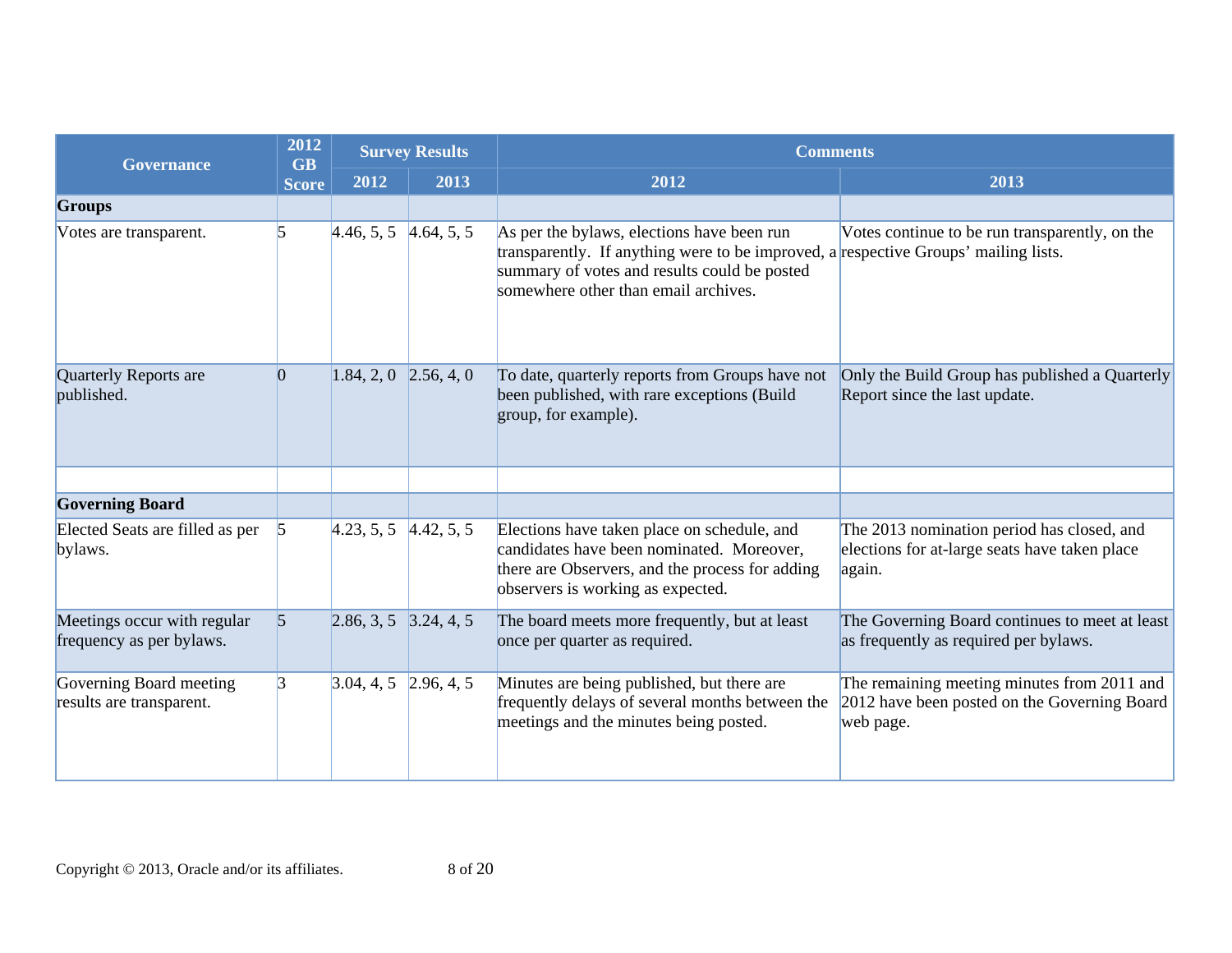| Open Meetings, or other venues <sup>2</sup><br>for timely community<br>discussions, besides email, are<br>happening. | $2.56, 4, 0$ $2.59, 3, 3$   | To date, no open meetings of the Governing<br>Board have been held. However, the appointed<br>and elected board are easy to find and<br>approachable. There are several general<br>"OpenJDK BOF" events throughout the year<br>with different OpenJDK Governing Board<br>Members participating where the public could<br>attend and provide feedback. | The Governing Board has held two panel<br>discussions since the last update. The first one<br>was at the JavaOne Conference in San<br>Francisco, USA in 2012. The second one took<br>place a few months later at the FOSDEM<br>Conference in Brussels, Belgium, in 2013. In<br>both cases, community participants were able to<br>attend a Governing Board panel session and<br>provide feedback to the Governing Board<br>directly.<br>That being said, when asked about the<br>governing board, feedback continues to be that<br>some people don't know or don't care about<br>what the GB is doing. |
|----------------------------------------------------------------------------------------------------------------------|-----------------------------|-------------------------------------------------------------------------------------------------------------------------------------------------------------------------------------------------------------------------------------------------------------------------------------------------------------------------------------------------------|--------------------------------------------------------------------------------------------------------------------------------------------------------------------------------------------------------------------------------------------------------------------------------------------------------------------------------------------------------------------------------------------------------------------------------------------------------------------------------------------------------------------------------------------------------------------------------------------------------|
| Annual Review is completed.                                                                                          | $[2.11, 2, 0 \ 2.95, 3, 5]$ | It has only just been one year since the<br>ratification of the OpenJDK Bylaws. The<br>Governing Board is currently surveying the<br>landscape and expects to do an annual review<br>after JavaOne 2012.                                                                                                                                              | The OpenJDK Community Scorecard will serve<br>as the GB Annual Report.                                                                                                                                                                                                                                                                                                                                                                                                                                                                                                                                 |
|                                                                                                                      |                             |                                                                                                                                                                                                                                                                                                                                                       |                                                                                                                                                                                                                                                                                                                                                                                                                                                                                                                                                                                                        |
| <b>Meritocracy - Progression of</b><br><b>Roles</b>                                                                  |                             |                                                                                                                                                                                                                                                                                                                                                       |                                                                                                                                                                                                                                                                                                                                                                                                                                                                                                                                                                                                        |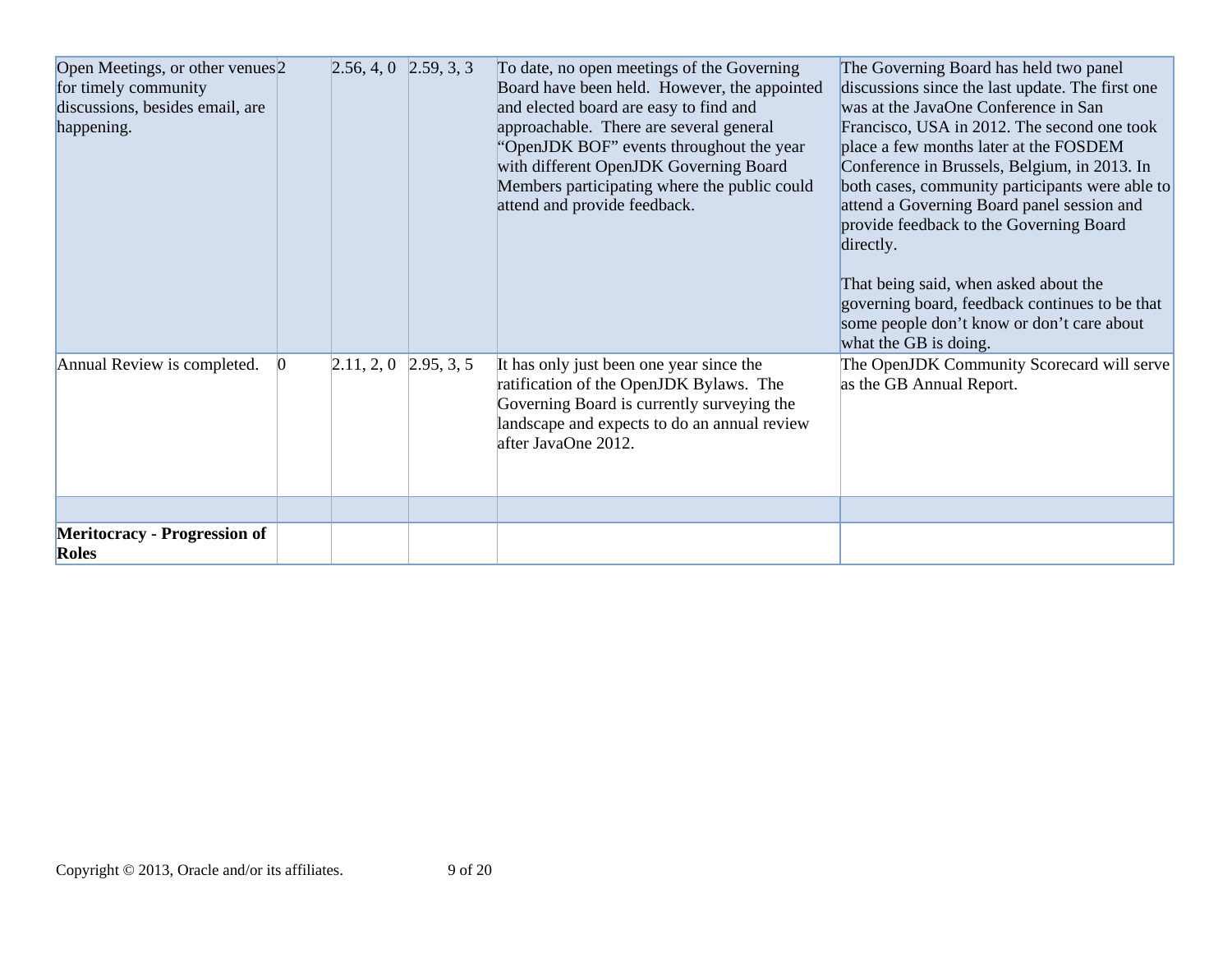| Each Role is attracting new<br>Participants.                                             | $\vert 3 \vert$ | $2.96, 3, 4$ 3.42, 4, 5 |            | In this case, we use a score of "2012 = $3$ ", and<br>will adjust this score up, or down, over time as<br>we believe growth is increasing or decreasing.<br>Given the current infrastructure and resources,<br>we feel there is a good number of new<br>Participants and Projects joining the ecosystem,<br>and that individuals are free to evolve their Roles. been established.<br>However, if successful, we should see increasing<br>activity from the current baseline. | New Participants continue to join the OpenJDK<br>Community, in part fueled by AdoptJSR and<br>AdoptOpenJDK initiatives from the broader<br>Java & JUG community. In addition, OpenJDK<br>Community remains attractive to new Projects.<br>Since JavaOne 2012, two new Projects, Project<br>Nashorn and the AArch64 Porting Project have                                                                                                                           |
|------------------------------------------------------------------------------------------|-----------------|-------------------------|------------|-------------------------------------------------------------------------------------------------------------------------------------------------------------------------------------------------------------------------------------------------------------------------------------------------------------------------------------------------------------------------------------------------------------------------------------------------------------------------------|-------------------------------------------------------------------------------------------------------------------------------------------------------------------------------------------------------------------------------------------------------------------------------------------------------------------------------------------------------------------------------------------------------------------------------------------------------------------|
| New Participants can easily see $\beta$<br>what Roles and progressions<br>are available. |                 | 2.90, 3, 4              | 3.61, 4, 5 | Aside from the Bylaws, limited resources are<br>available explaining the various roles and<br>progressions.                                                                                                                                                                                                                                                                                                                                                                   | JavaOne 2012 included a presentation on<br>OpenJDK Governance and a development Role<br>and Process overview, which has been made<br>available to the public, and summarized in blog<br>posts. JavaOne 2013 included a presentation on<br>Community participation in OpenJDK, which<br>has been made available to the public. There is<br>some feedback that the process is complicated,<br>but others contend that the bylaws cover most<br>scenarios very well. |
| Participants are progressing to 3<br>the appropriate Roles.                              |                 | $2.60, 2, 2$ 3.48, 4, 5 |            | Given the limited visibility into what the various<br>Roles are, feedback for this goal is mixed. As<br>with the initial goal in the subsection, we will use Reviewers, where applicable. Some feedback<br>"2012 = 3" as a baseline, and adjust up or down indicates the bar to become a Reviewer is quite<br>based on progress of people being able to<br>transition roles YoY.                                                                                              | Many active Projects see Participants evolve<br>their Roles from Authors to Committers and<br>high and that the process to make someone an<br>Author is too slow and could be automated via<br>web interface (and made more transparent).                                                                                                                                                                                                                         |
|                                                                                          |                 |                         |            |                                                                                                                                                                                                                                                                                                                                                                                                                                                                               |                                                                                                                                                                                                                                                                                                                                                                                                                                                                   |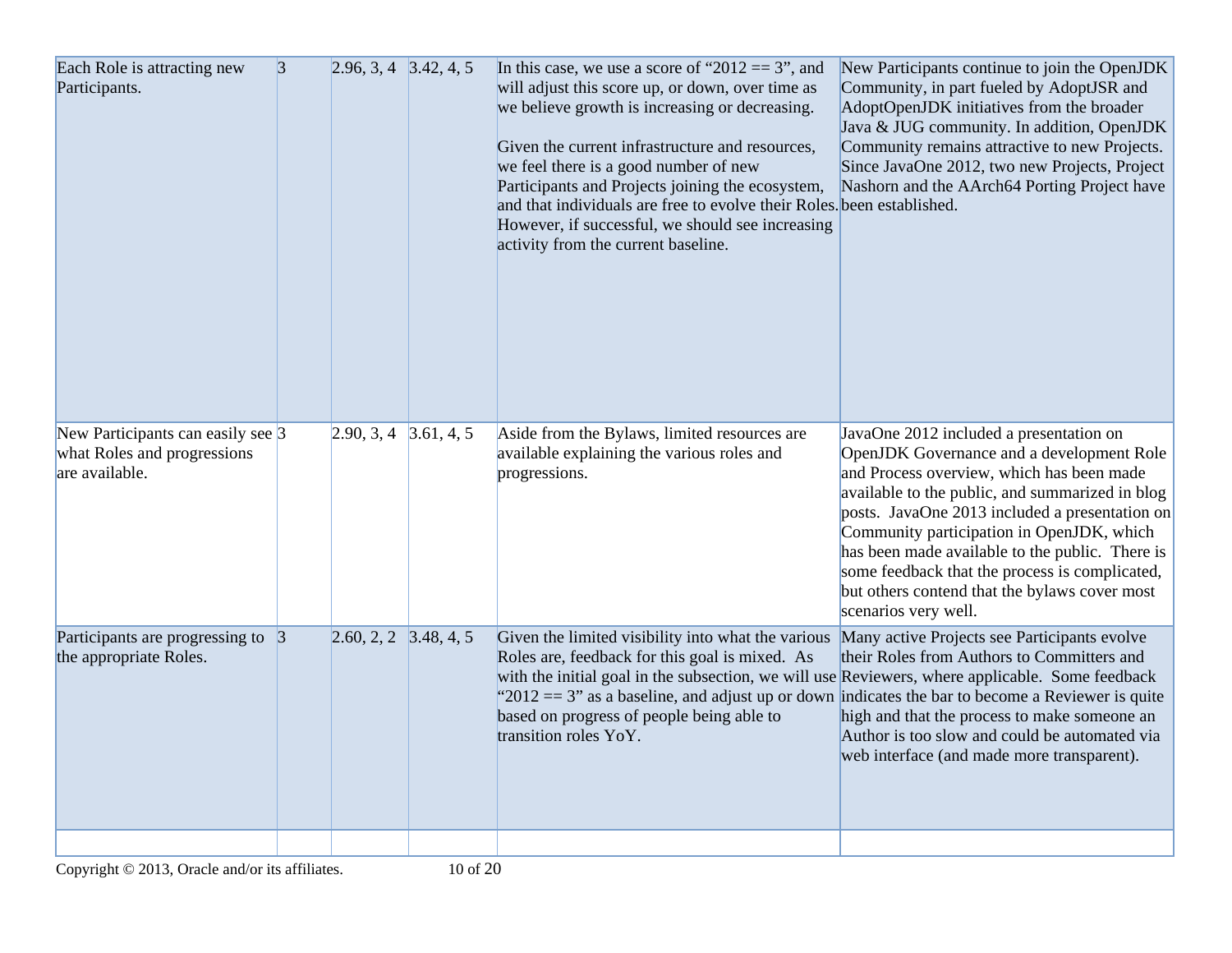| <b>Votes</b>                                                             |                         |            |                                                                                                                                                                                                                                                      |            |
|--------------------------------------------------------------------------|-------------------------|------------|------------------------------------------------------------------------------------------------------------------------------------------------------------------------------------------------------------------------------------------------------|------------|
| Voting Process is clear and well <sup>4</sup><br>understood.             | 4.15, 4, 4              | 4.27, 4, 5 | Voting processes are described in the Bylaws and Voting process continues to function as well as<br>it's easy to get quick answers to voting related<br>questions. An FAQ or similar resources would<br>be all that's required to improve this area. | before.    |
| Public Voting on issues with<br>results published, as per the<br>bylaws. | $3.97, 5, 5$ 4.66, 5, 5 |            | Votes are happening in public, and transparently, Transparency of votes continues to be provided<br>as required. A posted summary of vote results<br>could be helpful to avoid needing to search mail<br>archives for results.                       | as before. |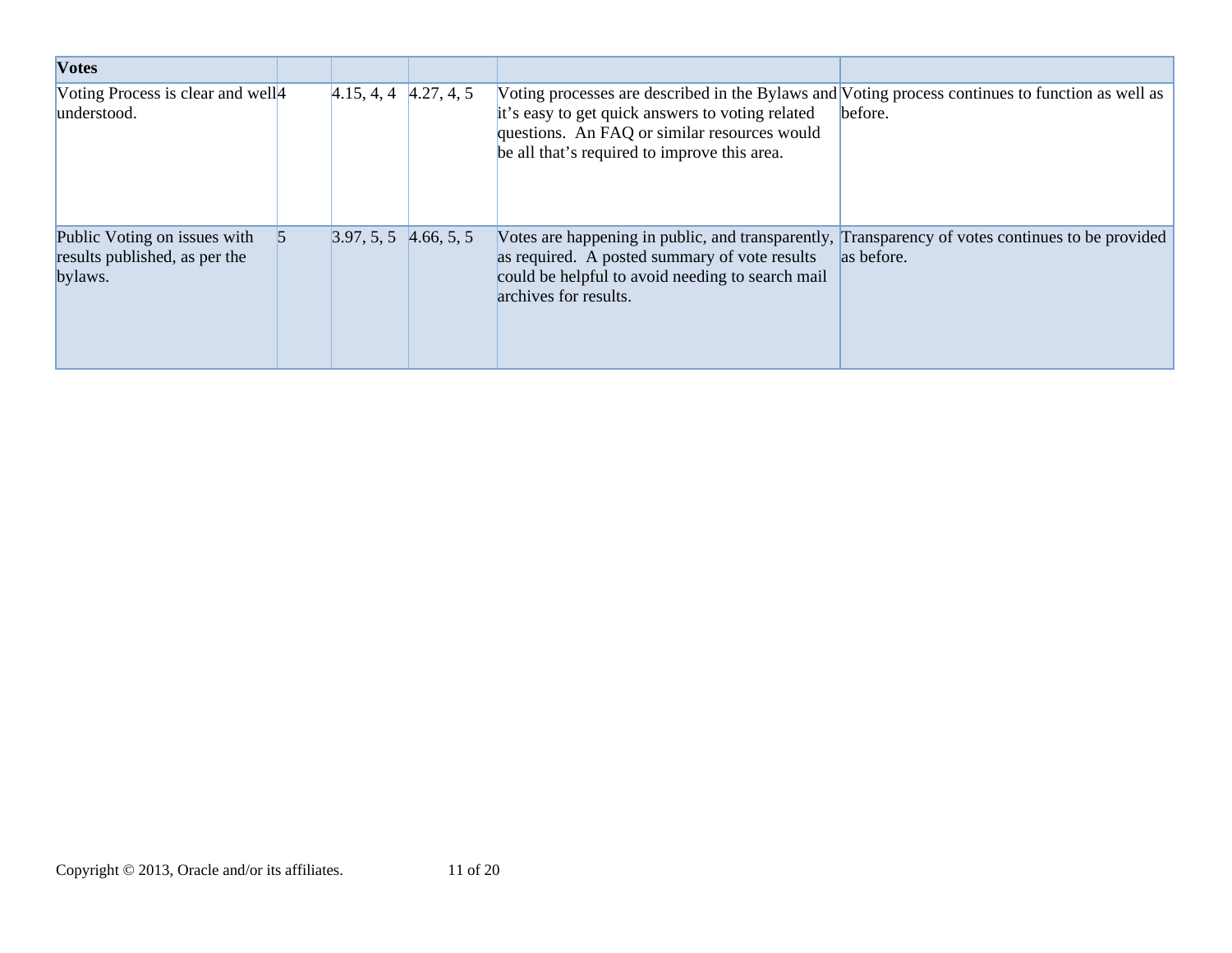| <b>Intellectual Property</b>                                 | 2012<br><b>GB</b> |                               | <b>Survey Results</b> | <b>Comments</b>                                                                                                                                                                                                                                                                                                         |                                               |  |
|--------------------------------------------------------------|-------------------|-------------------------------|-----------------------|-------------------------------------------------------------------------------------------------------------------------------------------------------------------------------------------------------------------------------------------------------------------------------------------------------------------------|-----------------------------------------------|--|
|                                                              | <b>Score</b>      | 2012                          | 2013                  | 2012                                                                                                                                                                                                                                                                                                                    | 2013                                          |  |
| <b>Licenses</b>                                              |                   |                               |                       |                                                                                                                                                                                                                                                                                                                         |                                               |  |
| All projects use FSF or OSI<br>License.                      | $\vert$ 5         | $3.96, 5, 5 \quad 4.13, 5, 5$ |                       | Working as expected. Some concerns were raised<br>that it's possible for Oracle and related Licensees to<br>distribute commercial distributions based on<br>OpenJDK sources. However, that is intended. It is<br>consistent with other communities, and OS licenses<br>that commercially licensed software be possible. | Continues to work as well as before.          |  |
| Trademark License exists and is 5<br>easily accessible.      |                   | $3.75, 4, 5$ $3.32, 4, 5$     |                       | OpenJDK Trademark license was recently updated.<br>Some concerns were raised that Oracle sole steward<br>of the OpenJDK trademark, however, that is<br>intended.                                                                                                                                                        | Continues to work as well as before.          |  |
| Terms of Use for Infrastructure $\beta$<br>are consistent.   |                   | 3.55, 4, 5                    | 3.64, 4, 4            | Progress has been made in this area, but some<br>preferred technologies (such as the Wiki) are still not standard OpenJDK Terms Of Use.<br>consistent with OpenJDK.                                                                                                                                                     | The new wiki, wiki.openjdk.java.net, uses the |  |
| Policies for legal notices in<br>source code are documented. |                   |                               |                       | $\left[2.95, 4, 5, 3.41, 4, 4\right]$ Policies exist, but are not documented and require<br>asking around.                                                                                                                                                                                                              | There have been no updates in this area.      |  |
|                                                              |                   |                               |                       |                                                                                                                                                                                                                                                                                                                         |                                               |  |
| <b>Contributor Agreement</b>                                 |                   |                               |                       |                                                                                                                                                                                                                                                                                                                         |                                               |  |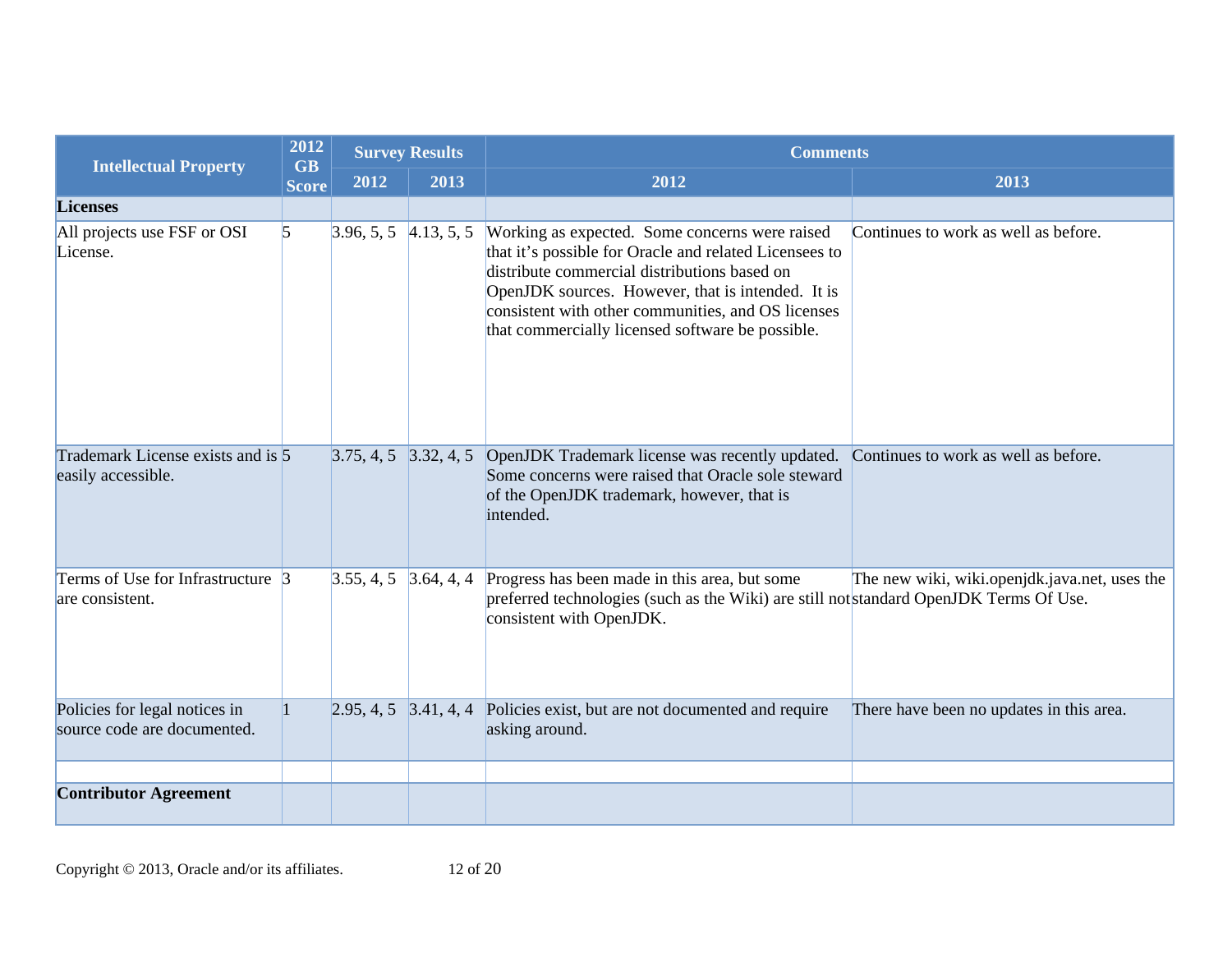| Path for new Contributors to    | $\vert 3 \vert$ | $3.52, 4, 4$ $3.75, 4, 4$ | The Contributor Agreement process is well                                                                     | OpenJDK continues to attract a high number       |
|---------------------------------|-----------------|---------------------------|---------------------------------------------------------------------------------------------------------------|--------------------------------------------------|
| complete Contributor            |                 |                           | described and relatively straight forward. However,                                                           | of new Contributors. Most of them are able to    |
| Agreement is clear and working. |                 |                           | processing times can vary and may take up to a                                                                | complete the Contributor Agreement and           |
|                                 |                 |                           | month, unless escalated by a Project Committer.                                                               | processing times have improved. The number       |
|                                 |                 |                           |                                                                                                               | of concerns raised about the contents of the     |
|                                 |                 |                           |                                                                                                               | Contributor Agreement has declined               |
|                                 |                 |                           |                                                                                                               | significantly and in fact only one person noted  |
|                                 |                 |                           |                                                                                                               | in the 2013 survey that some trademark and       |
|                                 |                 |                           |                                                                                                               | OCA terms are not satisfactory.                  |
| It is easy to identify existing | $\vert 4 \vert$ | $3.21, 3, 3$ $3.86, 4, 4$ | Contributors are listed on a publicly available on                                                            | The list of Contributors is kept up to date with |
| Contributors (people covered by |                 |                           | Signatories List page. Project and Group Role                                                                 | the processed Contributor Agreements.            |
| a Contributor Agreement).       |                 |                           | affiliations are listed on the OpenJDK Census page.                                                           |                                                  |
|                                 |                 |                           | However, it is not always clear to Committers where<br>this list is, and how to use it. Also, the information |                                                  |
|                                 |                 |                           | can be sparse and requires follow up and                                                                      |                                                  |
|                                 |                 |                           | clarification.                                                                                                |                                                  |
|                                 |                 |                           |                                                                                                               |                                                  |
|                                 |                 |                           |                                                                                                               |                                                  |
|                                 |                 |                           |                                                                                                               |                                                  |
|                                 |                 |                           |                                                                                                               |                                                  |
| Ability for Contributors to     | $\overline{4}$  | $3.10, 3, 4$ 3.68, 4, 4   | Notwithstanding the issue about processing time, it                                                           | This process continues to work as before.        |
| handle Change in Employment     |                 |                           | is easy for Individuals to continue their Role in                                                             |                                                  |
| is clear and working.           |                 |                           | OpenJDK should they wish to do so, and their                                                                  |                                                  |
|                                 |                 |                           | employer changes. However, this fact is not readily                                                           |                                                  |
|                                 |                 |                           | clear and there may be confusion by Committers                                                                |                                                  |
|                                 |                 |                           | when it happens.                                                                                              |                                                  |
|                                 |                 |                           |                                                                                                               |                                                  |
|                                 |                 |                           |                                                                                                               |                                                  |
|                                 |                 |                           |                                                                                                               |                                                  |
|                                 |                 |                           |                                                                                                               |                                                  |
|                                 |                 |                           |                                                                                                               |                                                  |
| <b>IP Processes</b>             |                 |                           |                                                                                                               |                                                  |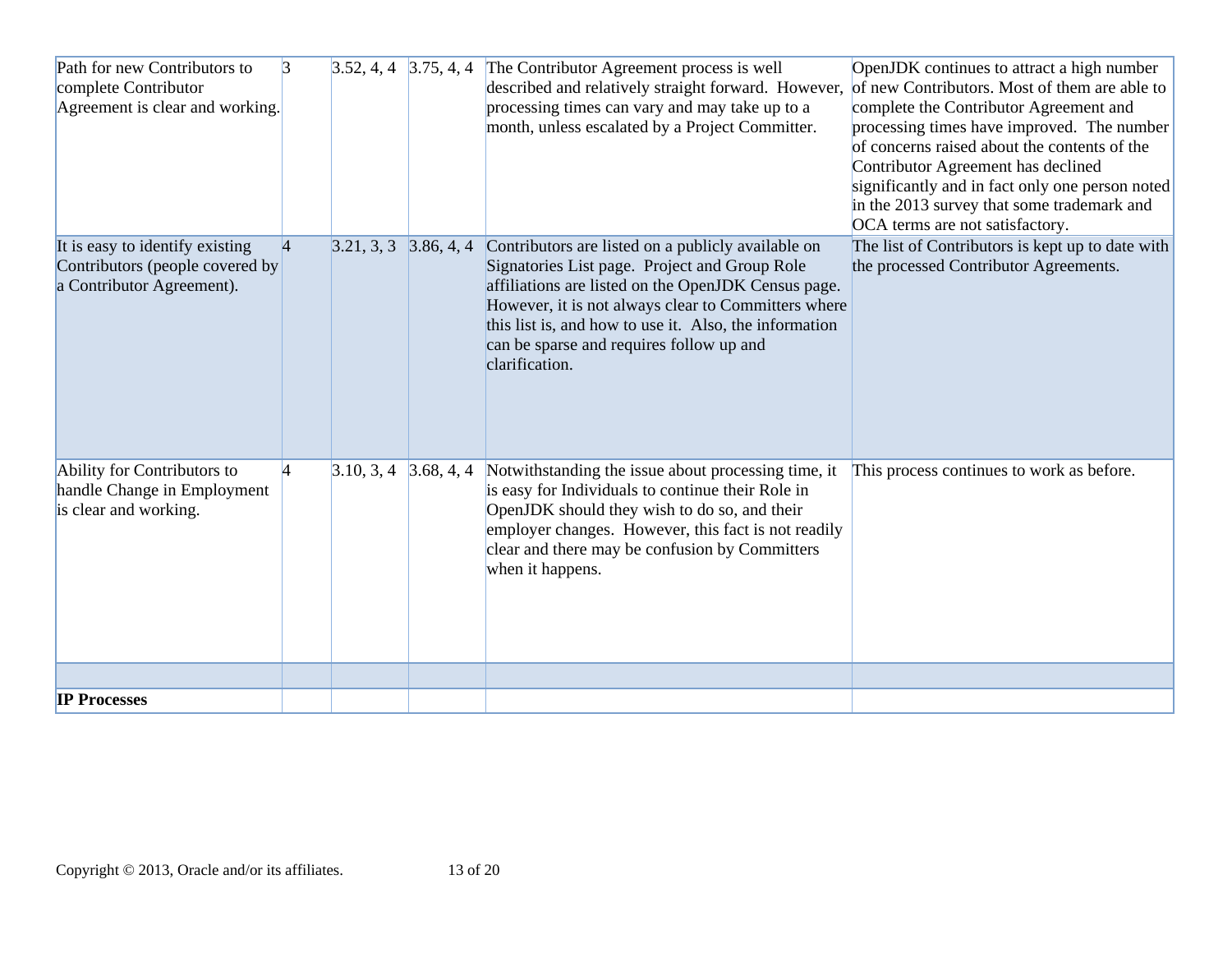| Process for incorporating third-<br>party libraries is clear. | 2.09, 1, 1 | 2.50, 3, 3 Currently, there is no process or method for Projects There have been no updates in this area.<br>to add third-party libraries to their code. When third Feedback is that people are able to find<br>party dependencies must be added, only Oracle staff answers by asking, but if there were a more<br>are able to do so, and the process for them doing so centralized source of information it may help<br>is completely internal. | speed up and reduce interactions.        |
|---------------------------------------------------------------|------------|--------------------------------------------------------------------------------------------------------------------------------------------------------------------------------------------------------------------------------------------------------------------------------------------------------------------------------------------------------------------------------------------------------------------------------------------------|------------------------------------------|
| Process for asking IP-Related<br>questions is clear.          | 1.91, 1, 1 | $\left[2.65, 3, 3\right]$ Currently these discussions can only take place on<br>relevant project or discuss mailing lists. No<br>guidelines or specific venues exists.                                                                                                                                                                                                                                                                           | There have been no updates in this area. |
|                                                               |            |                                                                                                                                                                                                                                                                                                                                                                                                                                                  |                                          |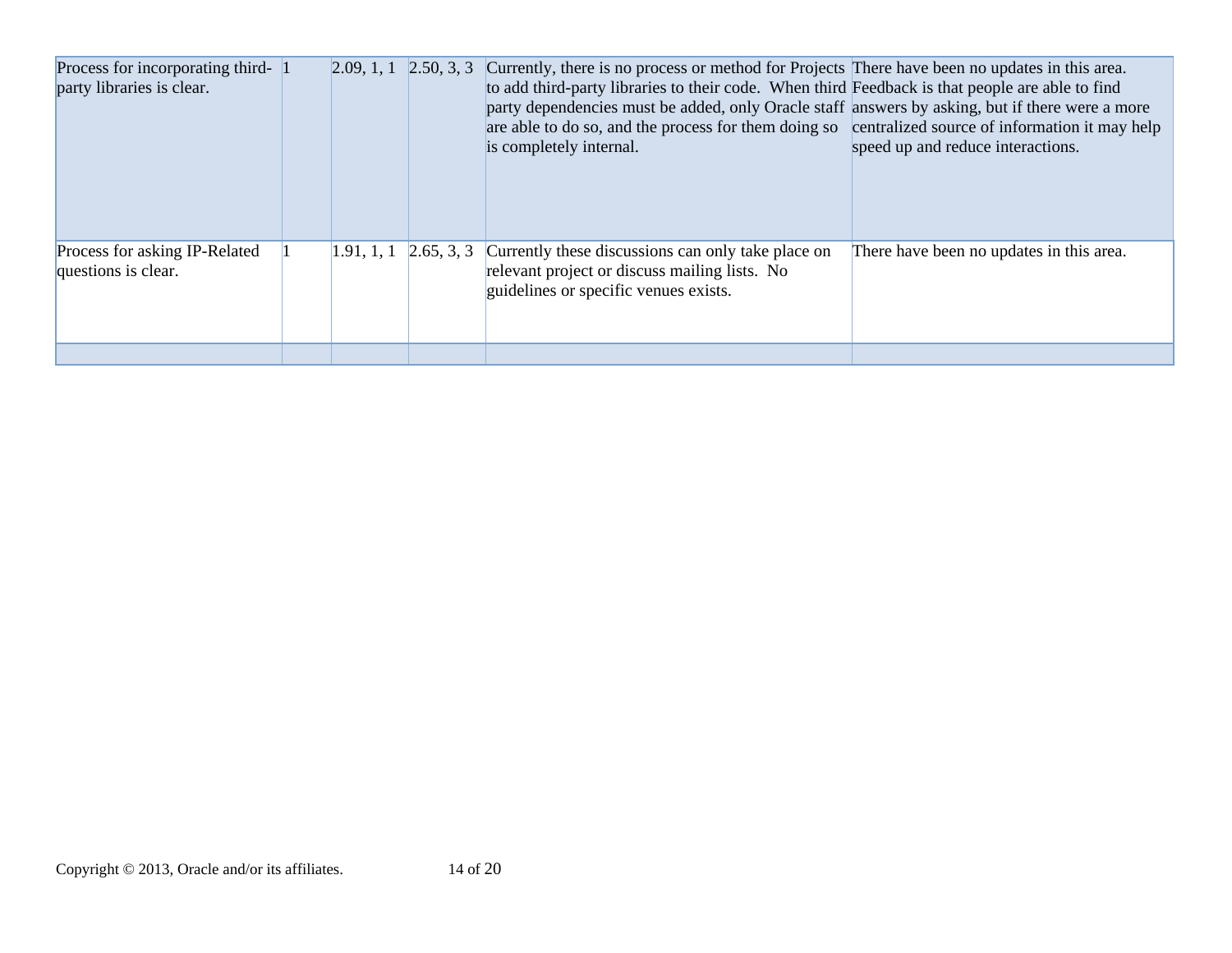# **JDK 7u & JDK 8 Project Scorecards**

"2012 GB Score" is the score reviewed by GB based on feedback from Oracle, and analysis of 2012 survey results. Note that it would be imprudent to only consider the average of the survey results too seriously given the spread of opinions, and those who might skew the survey up or down with random clicks of 5's or 0's. Therefore, we look carefully at the median score, and the most popular score in the results as well.

2012 and 2013 Survey results X,Y,Z: X is the average weighted score, and Y is the median, Z is the most popular score. So "3.97, 4, 5" means the average score was 3.97, that the median was 4, but that 5 was selected more than any other

\*\*\* NOTE – Survey results for 2013 JDK 7u include only 1 completed scorecards so is not tracked for this year. The JDK 8 project had 12 completed scorecards, and feedback was more relevant. There were project scorecards for hsx, Graal and JDK6 projects, but not enough of any to be statistically significant, however their results comments have been saved for reference.

| <b>Per-Project Scorecard</b>                                                                 | 2012 GB<br><b>Score</b><br>(JDK 7u/<br>JDK 8 | <b>Survey Results</b><br>(JDK 7u / JDK 8) |                            | <b>Comments</b>                                                                                                                                    |                                                                                                                                                                                               |
|----------------------------------------------------------------------------------------------|----------------------------------------------|-------------------------------------------|----------------------------|----------------------------------------------------------------------------------------------------------------------------------------------------|-----------------------------------------------------------------------------------------------------------------------------------------------------------------------------------------------|
|                                                                                              |                                              | 2012                                      | 2013                       | 2012                                                                                                                                               | 2013                                                                                                                                                                                          |
| <b>Visibility</b>                                                                            |                                              |                                           |                            |                                                                                                                                                    |                                                                                                                                                                                               |
| <b>JDK</b> Enhancement Process $2/3$<br>$(JEP)$ is helping identify<br>interesting features. |                                              | 1.33, 1, 1/<br>3.00, 3, 3                 | NA, NA, NA /<br>2.78, 3, 3 | The JEP process is in place. We seek ways to<br>improve quality of feedback, status of particular<br>JEPs, and to respond faster to proposed JEPs. | JEPs continue to be used for JDK 8<br>and future planning. There are<br>comments that some features are<br>added without corresponded JEP,<br>and encourage more JEP use for<br>transparency. |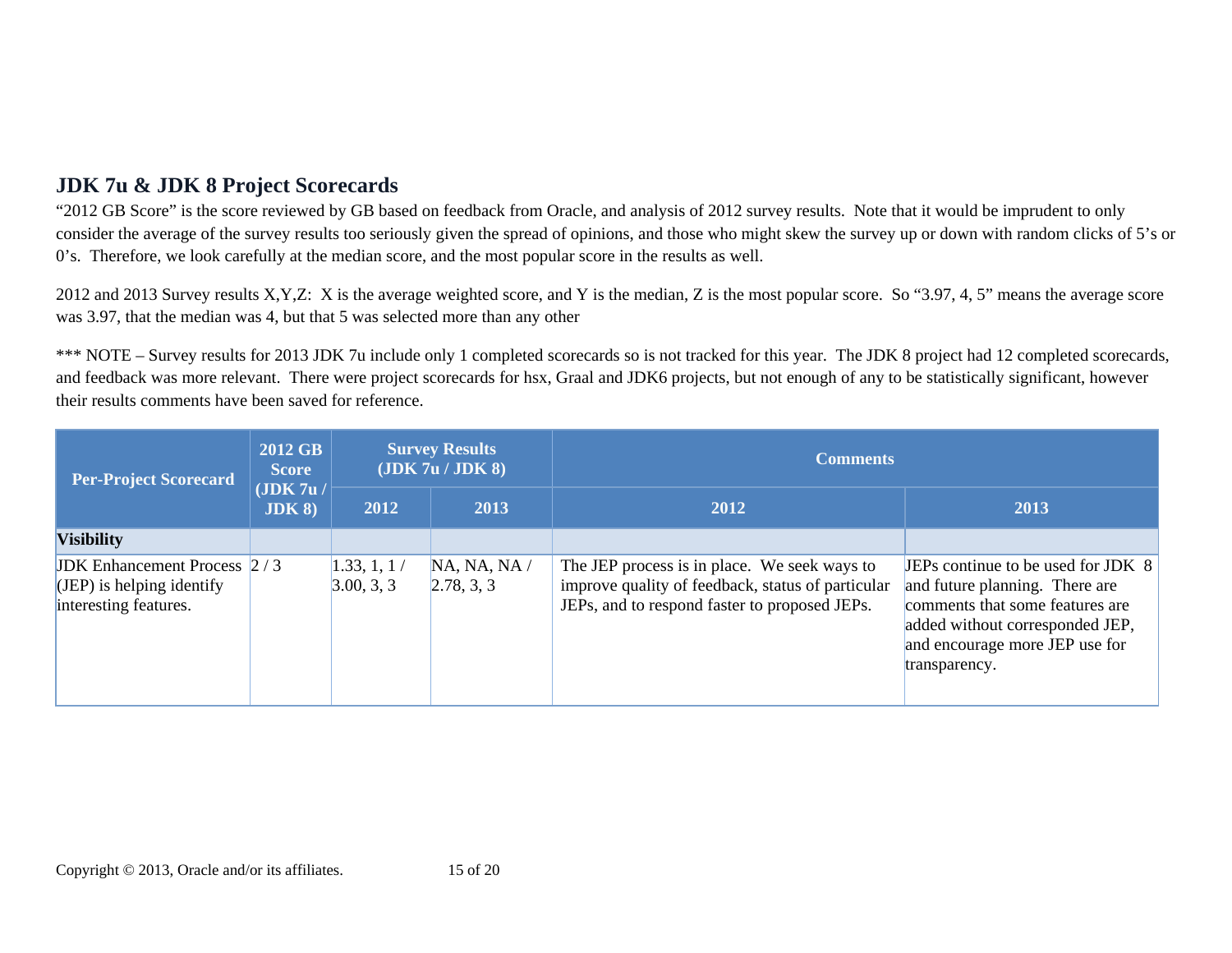| Project Planning is publicly $2/3$<br>available and observable.                                                          |     | 1.33, 1, 1/<br>2.67, 3, 3 | NA, NA, NA /<br>2.33, 2, 2 | At this time, people who actively watch mailing<br>lists are usually able find and track progress and<br>compare to schedules. However, there is<br>generally no single-source summary location for<br>this information, or agreed time interval for<br>reporting. | While JEPs have brought mo re<br>transparency at a less granular level<br>to the OpenJDK Community, their<br>use is mostly constrained to JDK 8<br>and future releases.                                                                                                                                                                                                                                                                                                                                             |
|--------------------------------------------------------------------------------------------------------------------------|-----|---------------------------|----------------------------|--------------------------------------------------------------------------------------------------------------------------------------------------------------------------------------------------------------------------------------------------------------------|---------------------------------------------------------------------------------------------------------------------------------------------------------------------------------------------------------------------------------------------------------------------------------------------------------------------------------------------------------------------------------------------------------------------------------------------------------------------------------------------------------------------|
| Design Decisions are<br>publicly available and<br>observable.                                                            | 2/3 | 1.67, 1, 1/<br>3.2, 3, 3  | NA, NA, NA /<br>2.67, 3, 4 | Design decisions are often spread across various<br>resources, and not always publicly visible. In<br>some cases, JEPs and feedback on JEPs, besides<br>being able to observe JSR Expert Groups helps<br>somewhat with visibility.                                 | While many design decisions are<br>publicly visible, the decentralized<br>nature of JDK development can<br>present a challenge for newcomers<br>to find the right forum to observe.<br>JavaOne 2013 and a number of<br>other conferences featured<br>presentations on JDK 7u<br>development processes to increase<br>the visibility of decision making<br>within that Project in the broader<br>Java Community. Community<br>feedback is that more frequent<br>roadmap updates and details would<br>be appreciated. |
| Projects are providing<br>information on their<br>roadmaps, milestones,<br>build, integration, and<br>release schedules. | 2/3 | 3.00, 2, 2/<br>2.90, 3, 3 | NA, NA, NA /<br>2.56, 3, 3 | There have been improvements in JDK 8 with<br>publishing milestone, release and roadmap<br>schedules but more improvements are needed.                                                                                                                             | JDK 8 has continued to publish<br>updates to existing milestone,<br>release and roadmap schedules as<br>they have become available.                                                                                                                                                                                                                                                                                                                                                                                 |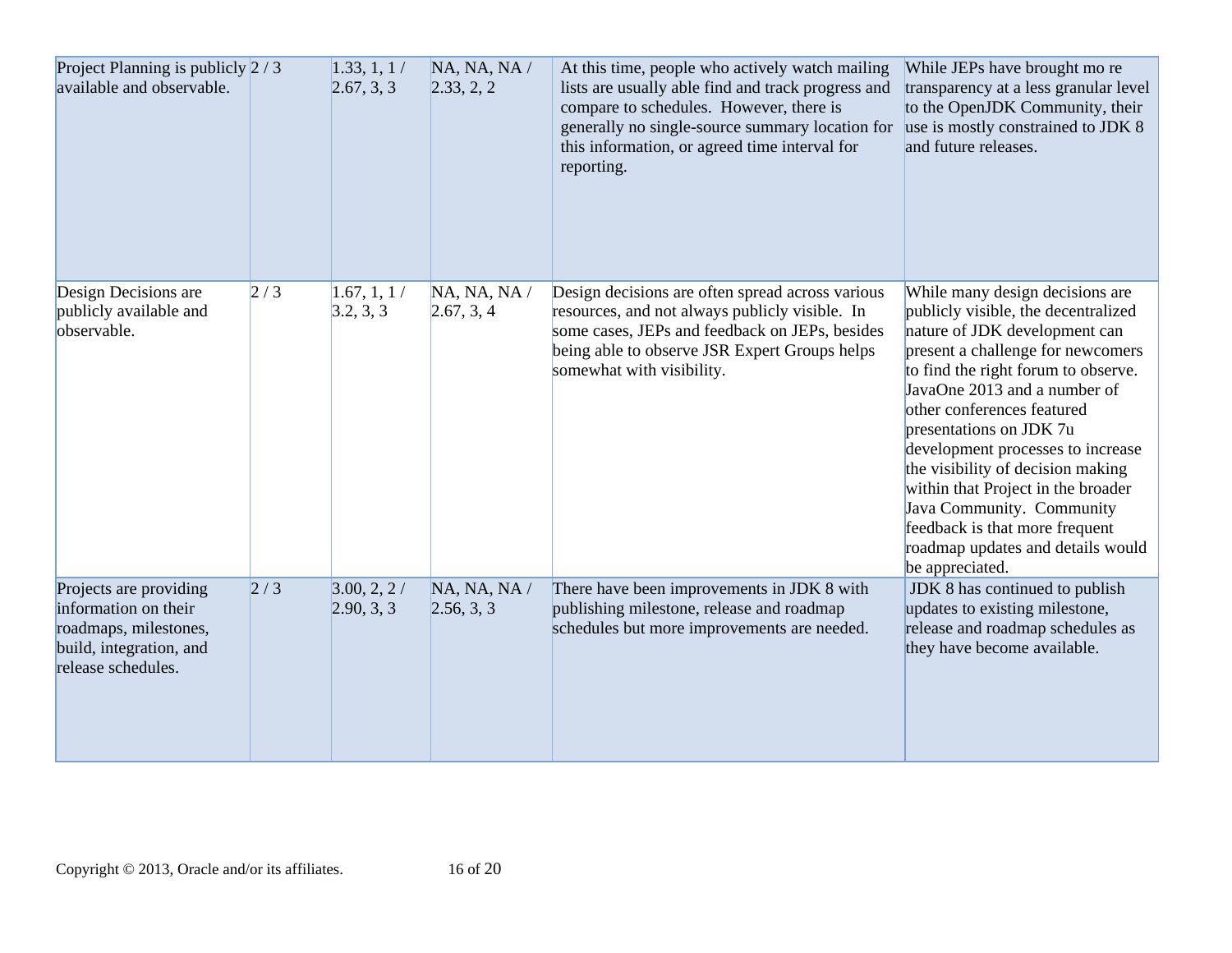| Relevant documentation is $4/4$<br>available and up to date.                                 |     | 2.67, 3, 3/<br>[2.80, 3, 4] | NA, NA, NA /<br>2.89, 3, 3 | Documentation is available, but goes stale, more<br>attention is need to keep things current.                                                                                                                                                    | While availability of Project<br>documentation continues to<br>improve, currency and, as a<br>corollary, accuracy remain a<br>challenge. Some projects share<br>information via the wiki, but more<br>details and more projects following<br>this pattern would be preferred. |
|----------------------------------------------------------------------------------------------|-----|-----------------------------|----------------------------|--------------------------------------------------------------------------------------------------------------------------------------------------------------------------------------------------------------------------------------------------|-------------------------------------------------------------------------------------------------------------------------------------------------------------------------------------------------------------------------------------------------------------------------------|
| <b>Identifying Project</b><br>Leadership and determining<br>how to ask questions is<br>easy. | 3/3 | 3.33, 3, 3/<br>3.70, 4, 4   | NA, NA, NA /<br>3.78, 4, 5 | The OpenJDK Census page helps with this goal,<br>but is not well known or understood. A different<br>view into the Census (listing Projects, Groups and<br>who fills the various Roles) may help improve this Census page for detailed<br>score. | The JDK 7u Project additionally<br>lists Project Leadership on its web<br>page, linking to the OpenJDK<br>information. 8 leadership is simpler<br>and continues to be documented<br>through the census page.                                                                  |
| Votes are transparent as per $5/5$<br>the bylaws.                                            |     | 3.33, 4, 4/<br>3.80, 4, 4   | NA, NA, NA /<br>4.44, 5, 5 | Votes are happening transparently according to the Voting continues to function as well<br>bylaws. A summary of vote results may save<br>people from having to mine mailing lists for<br>results.                                                | as before.                                                                                                                                                                                                                                                                    |
| <b>Technical Matters</b>                                                                     |     |                             |                            |                                                                                                                                                                                                                                                  |                                                                                                                                                                                                                                                                               |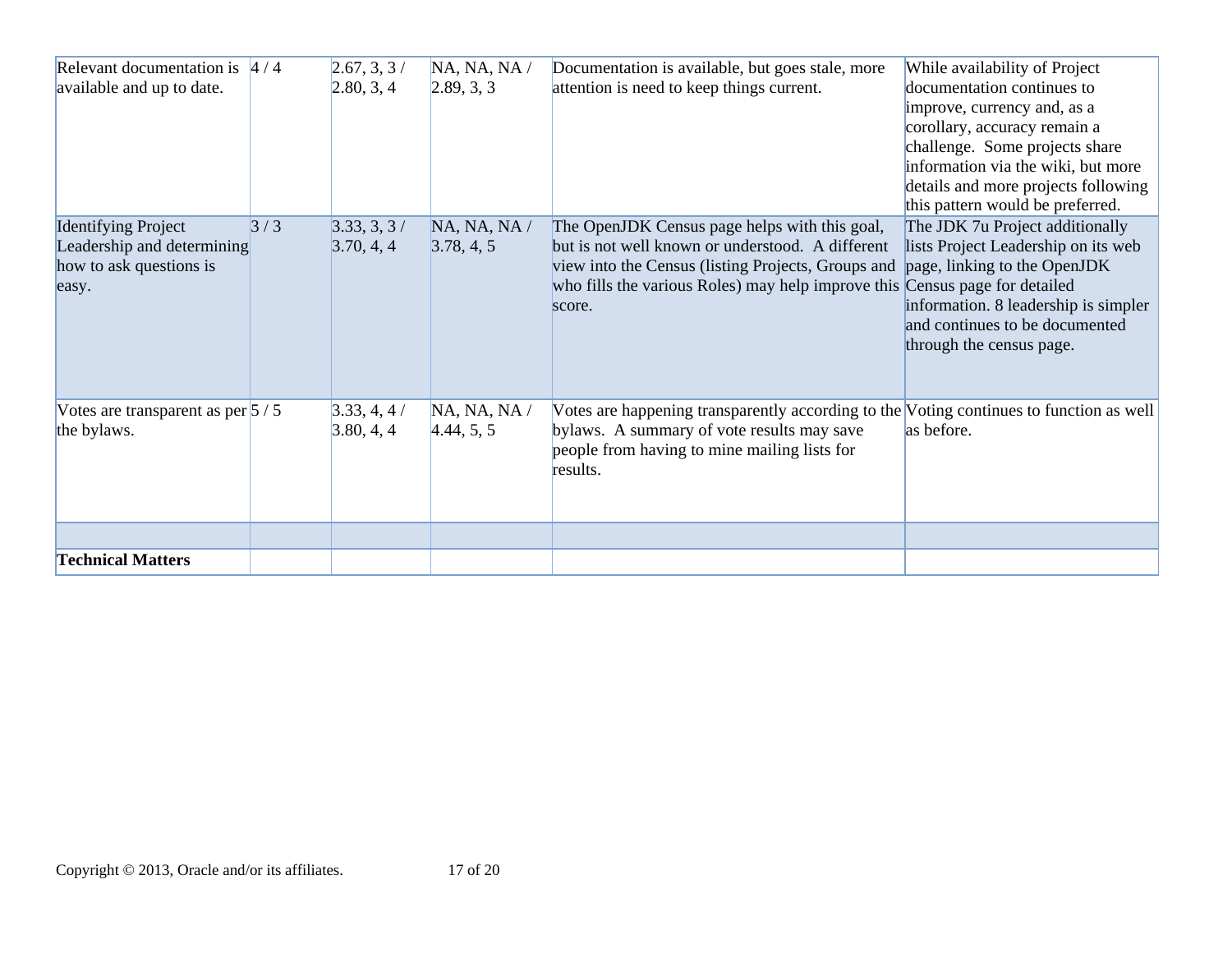| Project is easy to build. | 2/3 | 3.33, 3, 3/<br>3.18, 3, 3 | NA, NA, NA /<br>3.78, 4, 4 | Several community participants have demonstrated Integration of the new build<br>it's possible to do custom builds of OpenJDK.<br>However, the knowledge and resources are<br>scattered and difficult to find. Related tools for<br>doing continuous build and integration testing do<br>not exist. The Infrastructure Project (sometimes<br>referred to as the "new build" Project) has offered<br>improvements, but still has a way to go to help a<br>broader set of Participants. | infrastructure Project into JDK 8 has<br>improved the situation on most<br>platforms. New Participants are<br>starting to work on build<br>improvements and enhancements.<br>Community feedback is that this is<br>an area that keeps improving and<br>hopes are that the current<br>improvement trajectory continues. |
|---------------------------|-----|---------------------------|----------------------------|---------------------------------------------------------------------------------------------------------------------------------------------------------------------------------------------------------------------------------------------------------------------------------------------------------------------------------------------------------------------------------------------------------------------------------------------------------------------------------------|------------------------------------------------------------------------------------------------------------------------------------------------------------------------------------------------------------------------------------------------------------------------------------------------------------------------|
| Project is easy to test.  | 2/3 | 3.67, 4, 4/<br>2.5, 3, 3  | NA, NA, NA /<br>2.78, 3, 4 | There are still internal tests and frameworks. This<br>can cause issues and delays with some projects<br>when 3rd party contributions must first be verified<br>before going into a mainline release. Some spec<br>code requires additional licenses – their<br>availability and ease of access is scored separately.                                                                                                                                                                 | Test results from Oracle JDK builds<br>are now regularly published for<br><b>JDK</b> 8 EA builds to provide<br>OpenJDK Community testers with a<br>baseline to compare their own<br>builds to. More tests, especially<br>around the JVM and Hotspot are<br>strongly desired by the community.                          |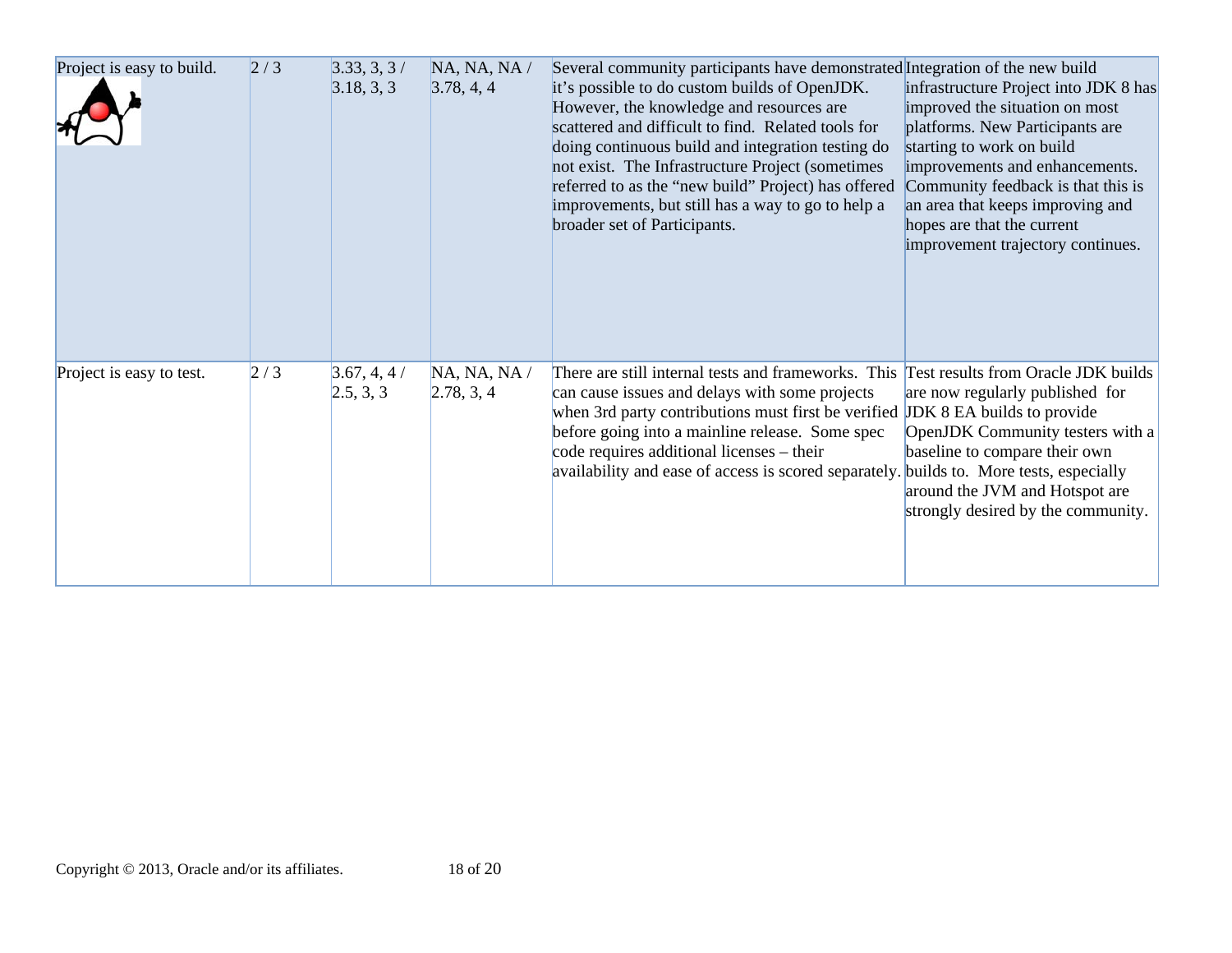| Contributing new test cases $2/2$<br>is easy.           | 3.00, 4, 4/<br>[2.8, 3, 3] | NA, NA, NA /<br>2.78, 3, 3 | It is currently possible to contribute tests, but<br>only to a subset of the overall testing that is<br>required to ensure a stable build. Also, there are<br>no guidelines for submitting tests, and it is<br>currently very difficult for the Contributors to<br>participate in this area.                                                                        | A TestFest was held at Devoxx UK<br>conference to introduce new<br>Contributors to existing testing<br>infrastructure, and get some<br>experience writing new tests. As<br>part of that effort, new and updated<br>documentation for testing has been<br>provided to the OpenJDK<br>Community on the Code Tools<br>Wiki. A second event occurred<br>recently at GeeCON conference, and<br>a third event at a JUG.RU meeting. |
|---------------------------------------------------------|----------------------------|----------------------------|---------------------------------------------------------------------------------------------------------------------------------------------------------------------------------------------------------------------------------------------------------------------------------------------------------------------------------------------------------------------|------------------------------------------------------------------------------------------------------------------------------------------------------------------------------------------------------------------------------------------------------------------------------------------------------------------------------------------------------------------------------------------------------------------------------|
| Submitting a patch is easy. $3/3$                       | 2.67, 4, 4/<br>3.55, 4, 4  | NA, NA, NA /<br>2.78, 3, 3 | Submitting a patch can be fairly straightforward to This continues to be the case.<br>Participants, but can be daunting to people new to Getting attention of Committers can<br>OpenJDK. A guide, or other documentation, with be difficult depending on the<br>an eye to new Participants / Contributors, would be contribution, and patches that only<br>helpful. | address one platform and not others<br>are especially problematic. More<br>testing and ability for Contributors<br>to validate                                                                                                                                                                                                                                                                                               |
| Making a complete fork of $3/3$<br>the project is easy. | 3.00, 4, 4/<br>3.00, 3, 3  | NA, NA, NA /<br>3.33, 4, 4 | It has been demonstrated that it is technically easy<br>to migrate code from OpenJDK to various forges.<br>The inconvenience remaining is forkers are on<br>their own to define what "build and test" means for<br>the fork. Better build and test systems will help<br>fork-ability.                                                                               | This continues to be the case.                                                                                                                                                                                                                                                                                                                                                                                               |